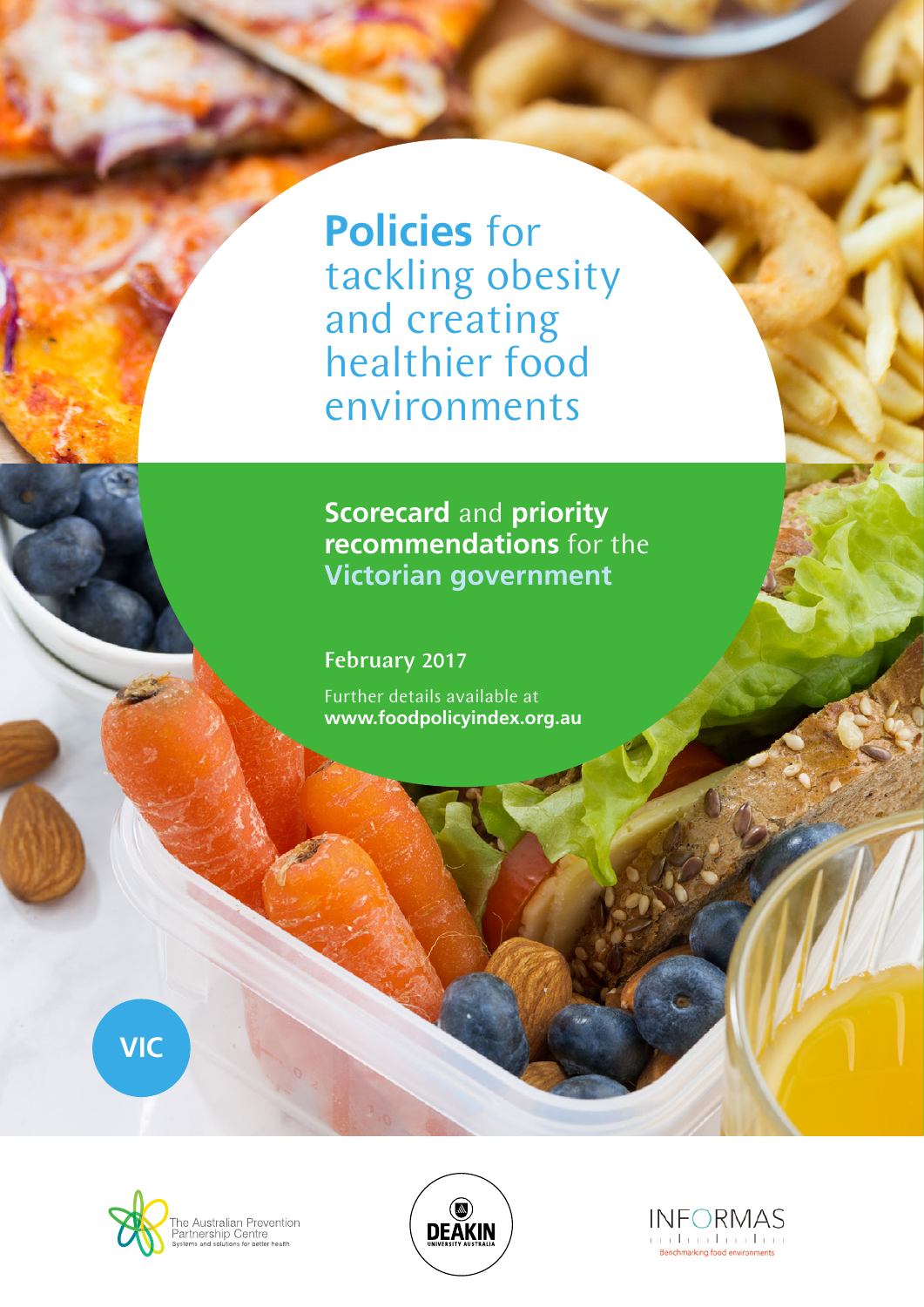

Executive summary Unhealthy diets and obesity are leading contributors to poor health in Australia. Addressing obesity and improving population diets requires a comprehensive government response at the Commonwealth and State/ Territory levels.

101 experts from 53 organisations assessed the extent to which governments in Australia are implementing globally recommended policies for tackling obesity and creating healthier food environments.

# Top 3

#### Things Victoria is doing well (with reference to international best practice)



Independent statutory health promotion agency (VicHealth) in place that includes a focus on improving population nutrition



Support and training systems to help schools, workplaces and community organisations to provide and promote healthy foods and meals



Strong investment in high quality public education campaigns promoting healthy eating

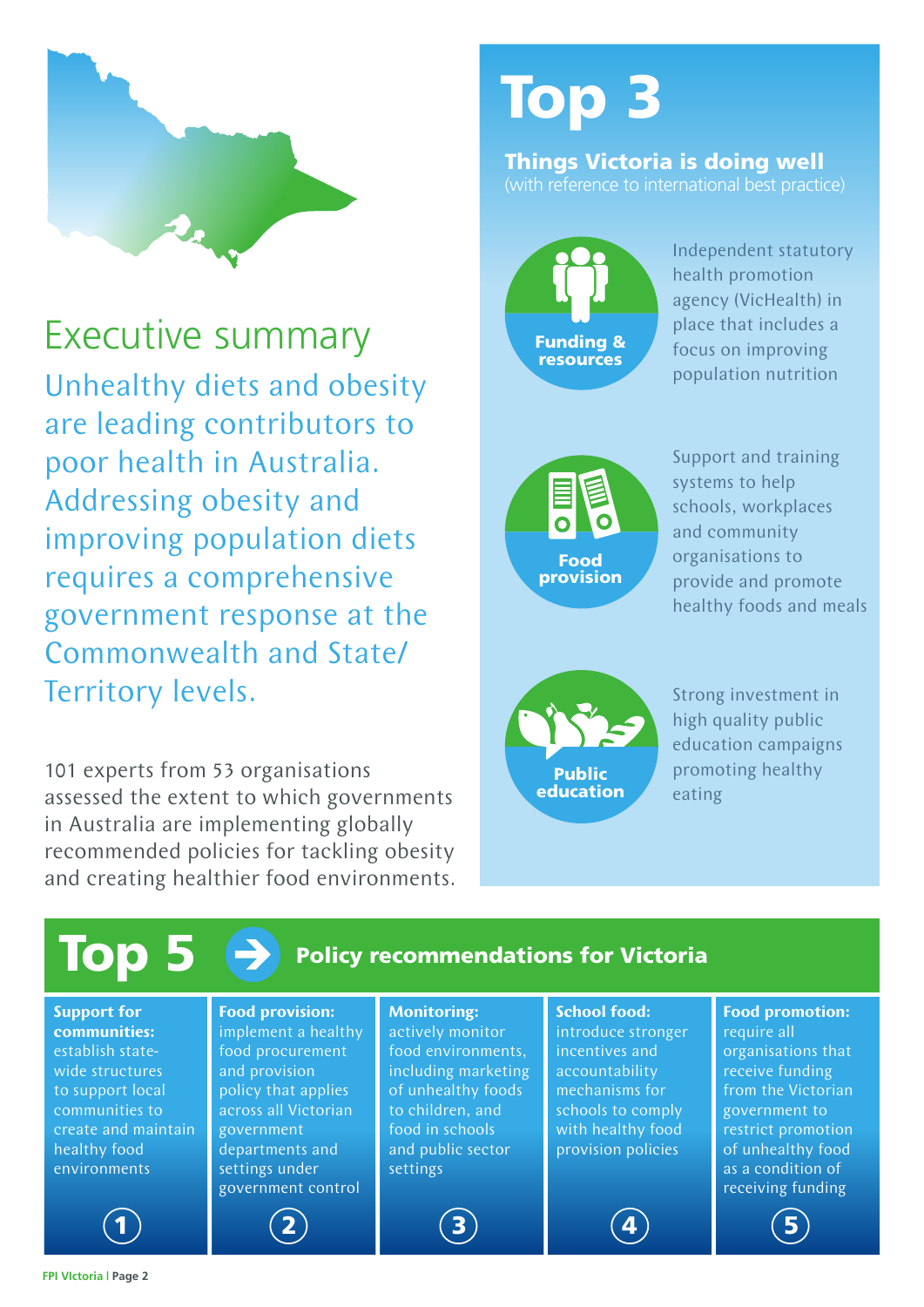# Obesity and diet-related diseases in Australia are a public health crisis

#### **Unhealthy diets and obesity are leading contributors to poor health and non-communicable diseases (NCDs) in Australia.1**

Almost 2 out of 3 (63%) Australian adults and 1 in 4 (25%) Australian children are overweight or obese.<sup>2</sup> The costs associated with overweight and obesity have been estimated at over \$56 billion each year.<sup>3</sup>

## Comprehensive government policy action is needed

Addressing obesity and improving population diets requires a comprehensive government response at Commonwealth and State/ Territory levels.

This project aimed to assess the extent to which governments in Australia are implementing globally recommended policies for tackling obesity and creating healthier food environments, and identify prioritised actions for each government.

> **Convene** a panel of independent

State / Territory (n=101 overall, 17 in Victoria)

# Food Policy Index

A Food Policy Index was developed for Australia to assess the food- and diet-related policies that are in place and identify gaps. This was based on the Healthy Food Environment Policy Index (Food-EPI)<sup>4</sup> that was developed by INFORMAS<sup>5</sup>, an international network of experts in food policy, and has been applied in several countries.

The Food-EPI covers all of the key policies in this area, including specific aspects of food environments (such as food composition, labelling, promotion, prices and provision) that have been shown to have an important impact on population diets and obesity, and infrastructure support (including leadership, governance, monitoring and funding) that helps facilitate effective policy implementation.

#### Process for assessing extent of policy implementation in Australia

#### Document

all relevant policy details (up to 30 June 2016) for the Federal government and each State/ Territory, in consultation with government officials \*

#### **Assess**

non-government experts \*\* in each how well Australian governments were doing compared with best practice \*\*\*, considering policy characteristics implementation

#### **Prioritise**

recommended actions for each address implementation gaps, in conjunction members

**Synthesise** the results for

each jurisdiction, in consultation with government officials

- <sup>1</sup> Australian Institute of Health and Welfare 2016. Australian Burden of Disease Study (2011)
- <sup>2</sup> Australian Institute of Health and Welfare; 2017: http://www.aihw.gov.au/overweight-and-obesity/
- <sup>3</sup> Colagiuri S, et al. The cost of overweight and obesity in Australia. MJA 2010; 192 (5):260-264
- Swinburn B, et al. Monitoring and benchmarking government policies and actions to improve the healthiness of food environments: the government healthy food environment policy index. *Obesity Reviews* 2013; 14 Suppl 1:24-37
- <sup>5</sup> International Network for Food and Obesity/NCDs Research, Monitoring and Action Support
- Detailed summaries of each government's policy details are available at www.foodpolicyindex.org.au
- Panel members included academics, nutritionists, and senior representatives from health NGOs and community groups with expertise in population nutrition and / or obesity prevention
- Global benchmarks as identified by INFORMAS. As more countries complete the Food-EPI assessment process and new evidence of policy action emerges, benchmarks are likely to change, informing future iterations of the tool. The Federal government and each State/Territory were assessed separately; however, in some policy areas, policy development involves collaboration between Federal and State/Territory governments, and implementation of national guidance and policy is at the discretion of each jurisdiction.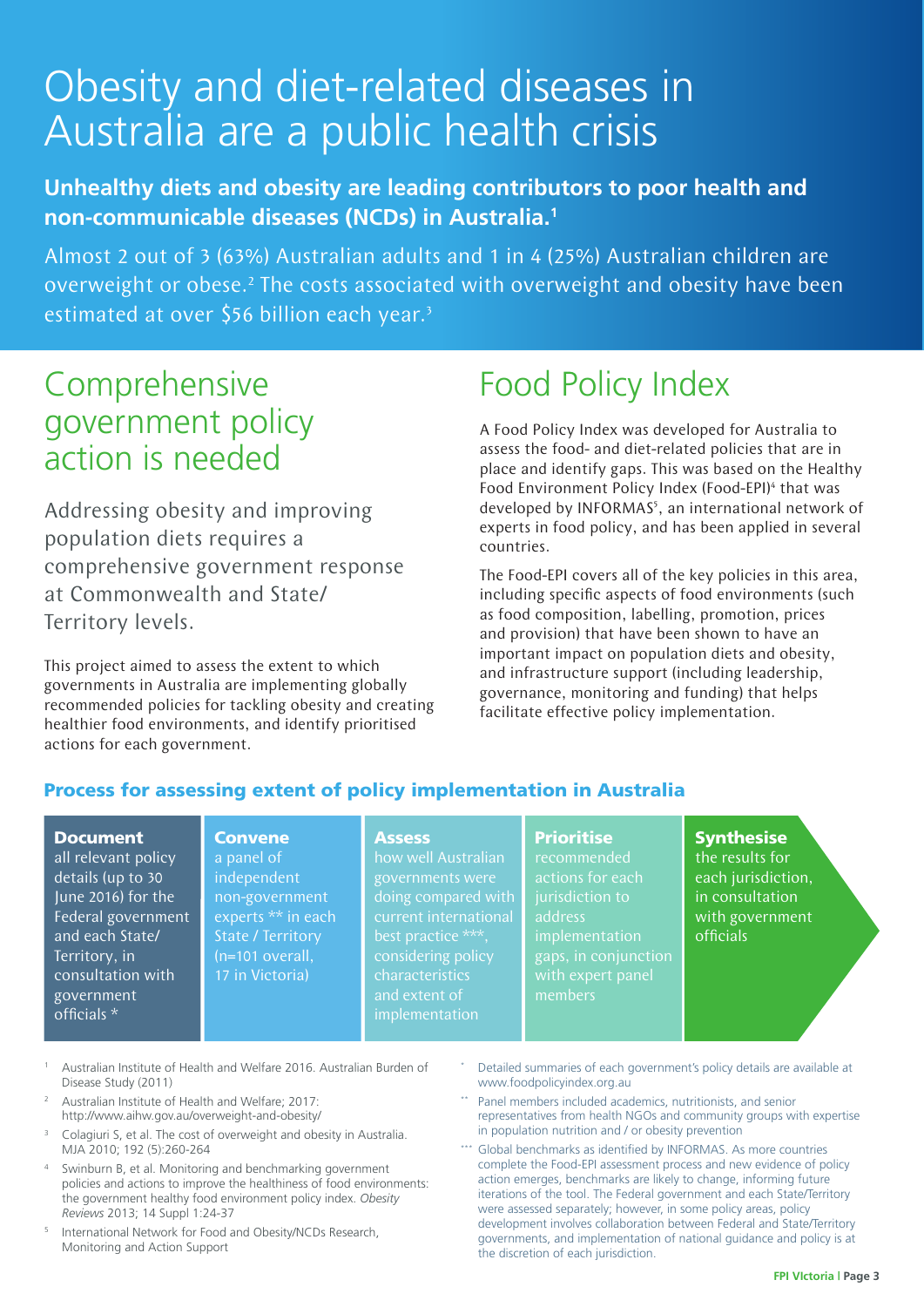# Scorecard for Victoria



**Expert panel's assessment of Victoria's level of implementation (up to 30 June 2016) of key policies for tackling obesity and creating healthier food environments**

| Very little,<br>if any | Low | <b>Medium</b> | <b>High</b> |
|------------------------|-----|---------------|-------------|
| $\rightarrow$          |     | E)            | £7          |

| <b>Food labelling</b>   | Menu labelling                                                   |  |
|-------------------------|------------------------------------------------------------------|--|
| Food                    | Restrict promotion of unhealthy food in non-broadcast media      |  |
| promotion               | Restrict promotion of unhealthy food in children's settings      |  |
| <b>Food provision</b>   | Policies in schools promote healthy food choices                 |  |
|                         | Policies in public settings promote healthy food choices         |  |
|                         | Support and training systems for public sector settings          |  |
|                         | Support and training systems for private companies               |  |
| <b>Food retail</b>      | Planning policies and zoning laws: unhealthy foods               |  |
|                         | Planning policies and zoning laws: healthy foods                 |  |
|                         | Retail store availability of healthy and unhealthy foods         |  |
|                         | Food service outlet availability of healthy and unhealthy foods  |  |
| Leadership              | Strong, visible, political support for population nutrition      |  |
|                         | Comprehensive implementation plan linked to state/national needs |  |
|                         | Priorities for reducing inequalities related to nutrition        |  |
| Governance              | Restricting commercial influence on policy development           |  |
|                         | Transparency and access to government information                |  |
|                         | Assessing the potential health impacts of all policies           |  |
| <b>Monitoring &amp;</b> | Monitoring food environments                                     |  |
| intelligence            | Monitoring population nutrition intakes                          |  |
|                         | Monitoring population body weight                                |  |
|                         | Evaluation of major programs and policies                        |  |
| <b>Funding &amp;</b>    | Research funding for obesity & NCD prevention                    |  |
| resources               | Independent health promotion agency                              |  |
| <b>Support for</b>      | Mechanisms to support community-based interventions              |  |
| communities             | Implementation of social marketing campaigns                     |  |
|                         | Food and nutrition in education curricula                        |  |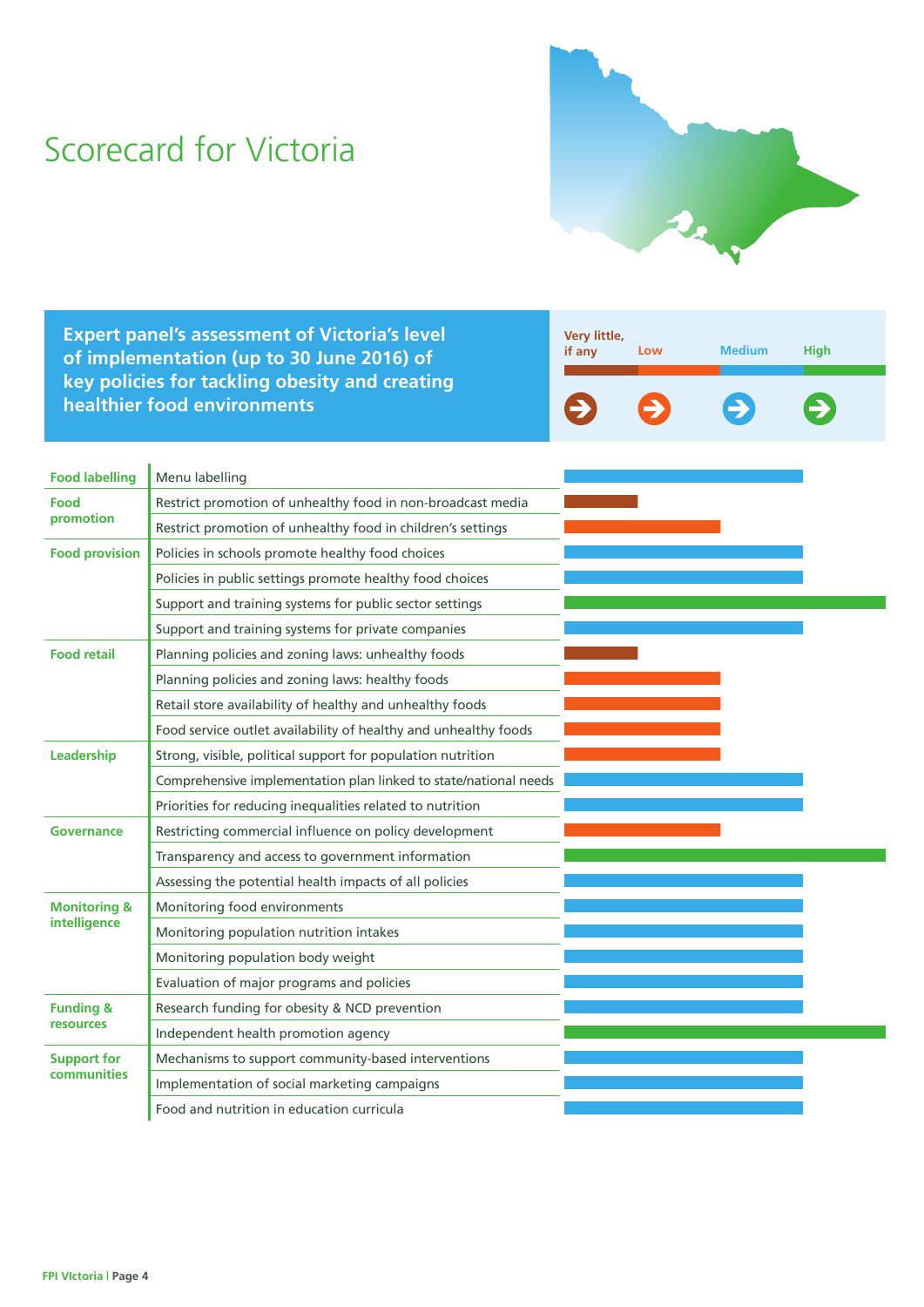### **Prioritised recommended actions for the Victorian government**

|                  | <b>Domain</b>                            | <b>Recommended policy action</b>                                                                                                                                                                                                                                                                  |
|------------------|------------------------------------------|---------------------------------------------------------------------------------------------------------------------------------------------------------------------------------------------------------------------------------------------------------------------------------------------------|
| VIC1             | <b>Support for</b><br>communities        | Put in place overarching state-wide structures, with associated resources, to provide broad and coordinated support for creating and<br>maintaining healthy food environments at the community level across multiple settings                                                                     |
| VIC <sub>2</sub> | Food<br>provision                        | Establish a whole-of-government policy on healthy food procurement and provision across all Victorian government departments and<br>settings under government control (e.g., sport and recreation facilities, community events)                                                                   |
| VIC <sub>3</sub> | <b>Monitoring</b><br>and<br>intelligence | Implement ongoing monitoring of food environments, including the extent of marketing of unhealthy foods to children, and the<br>nutritional quality of food provided / available in schools and public sector settings (such as hospitals, other government facilities<br>providing food service) |
| VIC4             | Food<br>provision                        | Improve compliance with the 'School Canteens and Other School Food Services Policy' in all schools (including government,<br>independent and Catholic schools) by extending reporting mechanisms, incentives and support systems                                                                  |
| VIC <sub>5</sub> | Food<br>promotion                        | Require all organisations, such as community groups and sports clubs, that receive funding from the Victorian government<br>(including VicHealth) to restrict all promotion (including sponsorship) related to unhealthy food and beverages as a condition of<br>receiving funding                |
| VIC <sub>6</sub> | <b>Food retail</b>                       | Develop guidelines and offer co-ordinated support to local governments on ways to improve the availability of healthy foods in retail<br>settings, and decrease the availability and promotion of unhealthy foods in retail settings                                                              |
| VIC7             | Food<br>promotion                        | Implement policies to restrict the promotion of unhealthy food and beverages in settings controlled or managed by the Victorian<br>government (e.g., public transport, bus shelters, government-owned billboards, sporting facilities and events)                                                 |
| VIC8             | <b>Governance</b>                        | Implement formal health impact assessments as part of policy development and proposal processes, including explicit details about<br>the consideration of potential impacts of policies on population nutrition and health                                                                        |
| VIC <sub>9</sub> | <b>Food retail</b>                       | Amend the planning framework to explicitly make health and healthy food environments a priority in state planning, as a way to<br>facilitate local governments limiting the placement / density of unhealthy food outlets while supporting healthy food outlets                                   |
| <b>VIC10</b>     | Food<br>provision                        | Demonstrate long-term commitment and increased support for the 'Achievement Program' and the 'Health Eating Advisory Service',<br>which support a wide range of public and private-sector settings to implement healthy food policies                                                             |
| VIC11            | <b>Support for</b><br>communities        | Integrate practical skills in growing and cooking foods, as well as nutrition information, into the school curriculum across all school<br>years in a way that supports existing teaching priorities                                                                                              |
| <b>VIC12</b>     | <b>Food retail</b>                       | Implement and promote incentives or accreditation schemes (potentially based on the 'Achievement Program') for sports and<br>recreation clubs to sell a healthier range of food and beverages whilst limiting availability of unhealthy food and beverages                                        |
| <b>VIC13</b>     | <b>Support for</b><br>communities        | Commit to ongoing, long-term support for social marketing campaigns promoting healthy eating, as part of broader efforts to<br>improve population nutrition                                                                                                                                       |
| <b>VIC14</b>     | <b>Monitoring</b><br>and<br>intelligence | Introduce regular measuring of children's height and weight at key stages of primary and secondary schools, on an 'opt-out'<br>consent basis                                                                                                                                                      |
| <b>VIC15</b>     | Food<br>labelling                        | Extend the proposed implementation of kilojoule menu labelling in fast food chains to apply to more settings (e.g., cinemas) with<br>potential adaptation of the Health Star Rating scheme for menu labelling purposes                                                                            |
| <b>VIC16</b>     | <b>Food retail</b>                       | Develop and implement programs, including incentives or accreditation schemes, for restaurants, pubs and clubs to improve the<br>healthiness of their menu options, building on the 'Healthy Dining Victoria - Pubs and Clubs' initiative                                                         |
| <b>VIC17</b>     | <b>Governance</b>                        | Establish governance structures to improve policy coherence regarding agriculture, food, health, and innovation / research and<br>development policies                                                                                                                                            |
| <b>VIC18</b>     | <b>Governance</b>                        | Modify the government lobby register to require more detailed reporting, including details of specific lobbying activities (such as<br>when lobbying is occurring, who is involved, and the issues discussed)                                                                                     |
|                  | <b>VIC19 Governance</b>                  | Improve transparency of political donations by introducing online, real-time declaration of political donations over \$1,000                                                                                                                                                                      |



#### **Importance**

Recommended actions were developed by panel members, and prioritised taking into account their perceptions of the relative importance (including perceived need, likely impact and equity) and achievability (including feasibility, level of acceptability to a wide range of key stakeholders, affordability and cost-effectiveness) of each action

. . . . . . . . >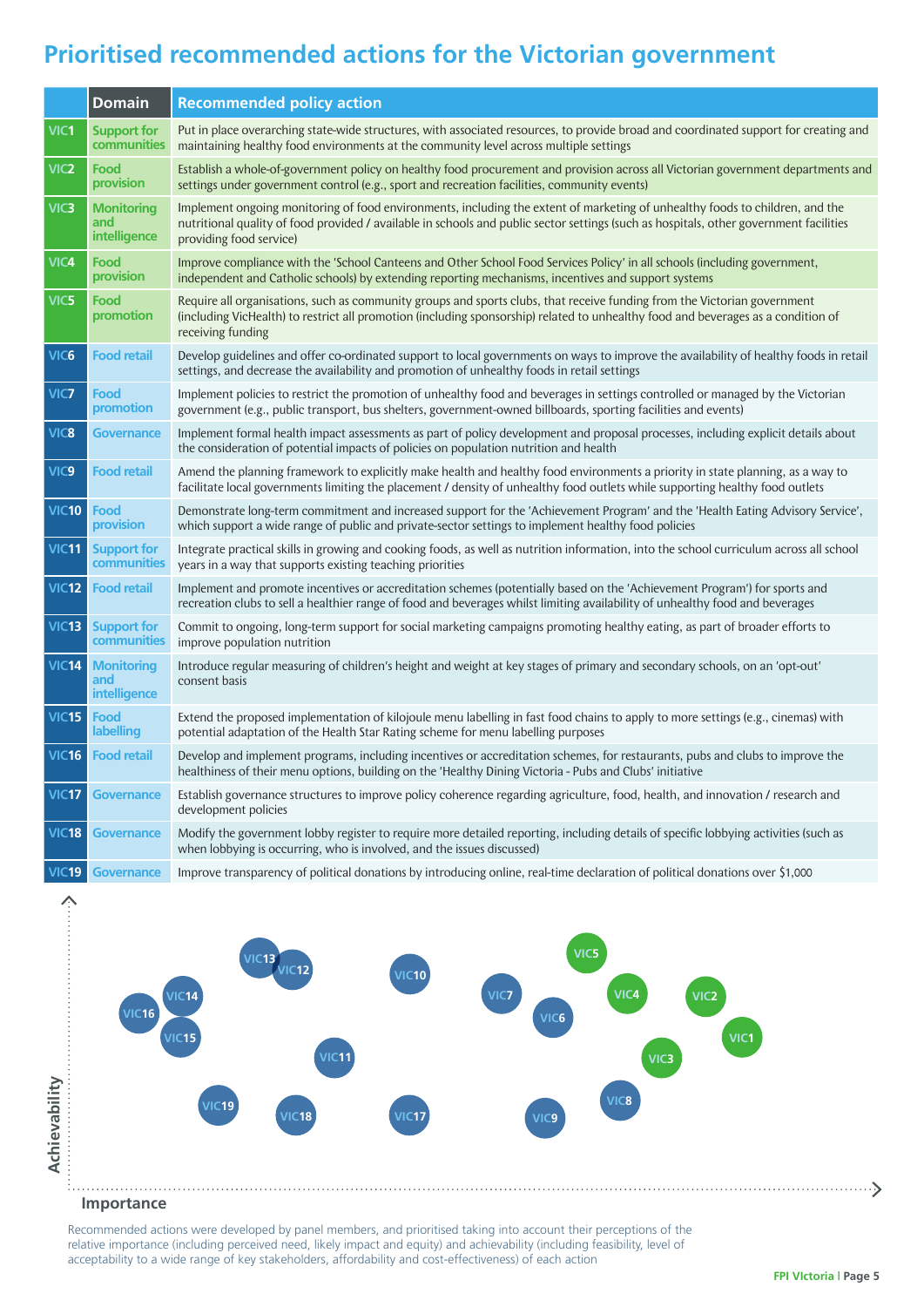### **Benchmarks of good practice** Policy actions targeting food environments

| <b>Domain</b>      | <b>Policy area</b>                                                                 | <b>International best practise</b><br>(as identified by INFORMAS)                                                                                                                                                               | <b>Leading State / Territory in Australia</b><br>(as per assessments as part of this project)                                                                                                                                                                                                                                      |  |
|--------------------|------------------------------------------------------------------------------------|---------------------------------------------------------------------------------------------------------------------------------------------------------------------------------------------------------------------------------|------------------------------------------------------------------------------------------------------------------------------------------------------------------------------------------------------------------------------------------------------------------------------------------------------------------------------------|--|
| Food<br>labelling  | <b>Menu labelling</b>                                                              | <b>South Korea</b> All fast-food outlets required<br>to display detailed nutrition information<br>(incl. energy, total sugars, protein,<br>saturated fat and sodium) on menus                                                   | <b>ACT/NSW/QLD/SA</b> Large fast food chains required to display average<br>energy content on menus and overall average daily energy intake.<br>NSW supports continued monitoring and evaluation of menu labelling                                                                                                                 |  |
| Food<br>promotion  | <b>Restrict</b><br>promotion<br>of unhealthy<br>food in non-<br>broadcast<br>media | <b>Quebec, Canada</b> Ban on all commercial<br>advertising directed to children (under 13<br>years) through any medium                                                                                                          | <b>ACT</b> Advertising of unhealthy food on government-run buses is<br>restricted, other options under consideration                                                                                                                                                                                                               |  |
|                    | <b>Restrict</b><br>promotion of<br>unhealthy food<br>in children's<br>settings     | <b>Spain</b> Legislation requires that<br>kindergartens and schools are free from all<br>advertising                                                                                                                            | <b>ACT</b> Advertising and promotion of red/amber foods or drinks is<br>restricted at ACT Health facilities and activities. ACT actively exploring<br>options that reduce promotion of unhealthy foods in children's<br>settings                                                                                                   |  |
| Food<br>provision  | <b>Policies in</b><br>schools promote<br>healthy food<br>choices                   | <b>UK</b> Mandatory nutritional standards for all<br>food served in schools -restrictions on high<br>fat/sugar/salt/processed foods                                                                                             | All states and territories have policies for healthy school food<br>provision. ACT has several initiatives designed to increase policy<br>compliance, including a requirement for license agreements with<br>canteen operators and active monitoring. WA requires principals to<br>develop whole-of-school food provision policies |  |
|                    | <b>Policies in</b><br>public settings<br>promote<br>healthy food<br><b>choices</b> | <b>New York City, USA Mandatory</b><br>nutritional standards for all food<br>purchased/sold by city agencies (hospitals,<br>prisons, aged care, health facilities)                                                              | <b>ACT</b> Mandatory restrictions on the sale/promotion/placement of<br>unhealthy foods in ACT Health facilities, policies and commitments to<br>improve healthy food choices in all government workplaces and<br>facilities                                                                                                       |  |
|                    | <b>Support and</b><br>training systems<br>for public sector<br>settings            | Japan Mandatory oversight and monitoring<br>by dietitian/nutritionist (incl. menu<br>development) for all government facilities<br>providing >250 meals/day                                                                     | <b>VIC</b> Healthy Eating Advisory Service (HEAS) provides a wide range of<br>resources to support settings such as childcare centres, schools, health<br>services, and sports centres to provide healthy foods and drinks                                                                                                         |  |
|                    | <b>Support and</b><br>training systems<br>for private<br>companies                 | <b>UK</b> Responsibility Deal included collective<br>pledges for health at work, including a<br>focus on healthier staff restaurants - over<br>160 signatories                                                                  | <b>WA</b> The Healthier Workplace WA program provides a number of free<br>services to support workplaces state-wide to make cultural,<br>environmental and policy changes that support and encourage<br>positive lifestyle behaviours amongst employees                                                                            |  |
| <b>Food retail</b> | <b>Planning</b><br>policies and<br>zoning laws:<br>unhealthy foods                 | <b>South Korea</b> 'Green Food Zones' around<br>schools (200 metre radius) in which sales of<br>'unhealthy' foods are prohibited                                                                                                | <b>QLD</b> Incorporates health as a key consideration as part of the Planning<br>Act, and provides detailed resources (Active Healthy Communities) for<br>local councils on ways to limit access to unhealthy fast food outlets                                                                                                    |  |
|                    | <b>Planning</b><br>policies and<br>zoning laws:<br>healthy foods                   | <b>USA</b> Provision of grants for states to<br>provide financial/other types of assistance<br>to attract healthier retail outlets to<br>underserved areas                                                                      | <b>QLD</b> Provides detailed information and resources (Active Healthy<br>Communities) for local government on ways to promote healthy food<br>choices through the built environment and encourage outlets that sell<br>healthy food                                                                                               |  |
|                    | <b>In-store</b><br>availability of<br>healthy and<br>unhealthy foods               | <b>UK</b> Agreement to increase availability of<br>fruit and vegetables at convenience stores,<br>and commitments (as part of the<br>Responsibility Deal) to decrease availability<br>of confectionery at supermarket checkouts | NT Ongoing formal commitment to support selected remote<br>community stores in encouraging in-store availability of healthy foods<br>and discouraging availability of unhealthy foods                                                                                                                                              |  |
|                    | <b>Food service</b><br>outlet<br>availability of<br>healthy and<br>unhealthy foods | <b>Singapore</b> Government partnership<br>('Healthier Hawker' program) with selected<br>food vendors to improve healthiness of<br>take-away food                                                                               | SA South Australian Premier's Healthy Kids Menus Initiative aims to<br>increase the provision of and access to healthy menu options for<br>children in South Australian restaurants, cafes, hotels and clubs                                                                                                                       |  |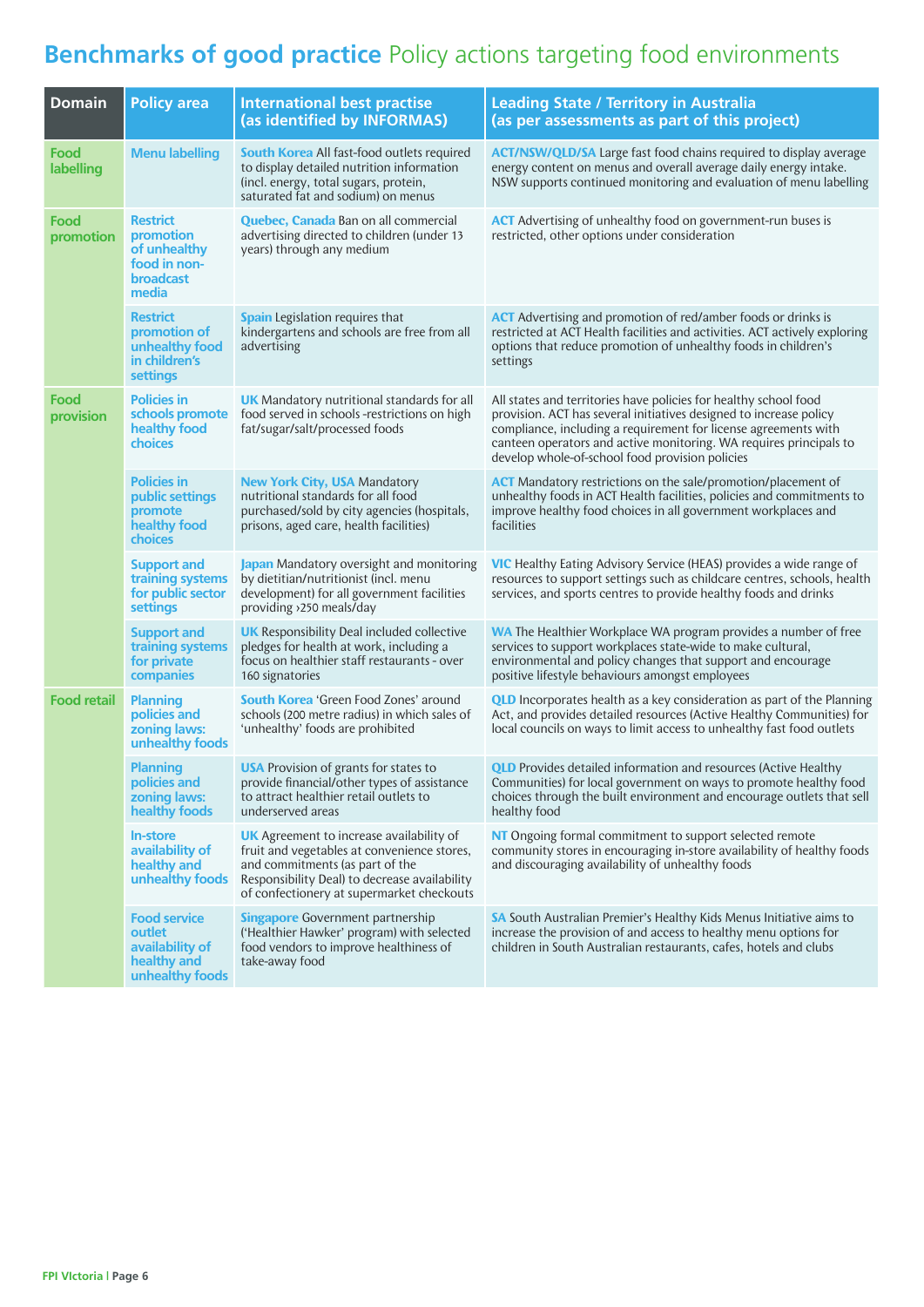# **Benchmarks of good practice** Infrastructure support actions

| <b>Domain</b>                             | <b>Policy area</b>                                                                  | <b>International best practise</b><br>(as identified by INFORMAS)                                                                                                                                                                | <b>Leading State / Territory in Australia</b><br>(as per assessments as part of this project)                                                                                                                                                                                              |
|-------------------------------------------|-------------------------------------------------------------------------------------|----------------------------------------------------------------------------------------------------------------------------------------------------------------------------------------------------------------------------------|--------------------------------------------------------------------------------------------------------------------------------------------------------------------------------------------------------------------------------------------------------------------------------------------|
| Leadership                                | Strong, visible,<br>political support<br>for population<br>nutrition                | <b>New York City, USA Mayor (Michael</b><br>Bloomberg) showed strong political<br>leadership in introducing landmark food<br>policies, including restrictions on trans-fat<br>and portion size restrictions on sugary-<br>drinks | <b>ACT</b> Healthy Weight Initiative is a whole of government initiative<br>to combat the rise of obesity and overweight in the ACT, led by the<br>Chief Minister with regular reporting of progress                                                                                       |
|                                           | <b>Comprehensive</b><br>implementation<br>plan linked to<br>state/national<br>needs | <b>European Union The European Food and</b><br>Nutrition Action Plan 2015-20 outlines clear<br>strategic goals, guiding principles,<br>objectives, priorities and tools                                                          | <b>ACT</b> The 'Towards Zero Growth: Healthy Weight Action Plan' (the<br>HWAP) outlines clear targets for obesity rates, details a range of<br>policy and program initiatives across health and non-health<br>sectors, with a taskforce and dedicated implementation groups<br>established |
|                                           | <b>Priorities for</b><br>reducing<br><b>inequalities</b><br>related to<br>nutrition | <b>New Zealand</b> Ministry of Health upholds<br>contracts with NGOs/other institutions to<br>prioritise Maori health and Maori specific<br>needs in service delivery, service<br>development and planning                       | <b>WA</b> Key strategic health promotion documents identify priority<br>groups, WA government has highlighted a strategic focus on<br>improving nutrition in vulnerable groups, several targeted<br>initiatives                                                                            |
| <b>Governance</b>                         | <b>Restricting</b><br>commercial<br>influence on<br>policy<br>development           | <b>USA</b> Mandatory and publicly accessible<br>lobby registers - including extensive<br>reporting of nature of lobbying activities                                                                                              | <b>QLD</b> Lobby register includes mandatory reporting of the type and<br>purpose of lobbying conduct, real-time disclosure of political<br>donations                                                                                                                                      |
|                                           | <b>Transparency and</b><br>access to<br>government<br><b>information</b>            | <b>Australia</b> Open access principles across<br>governments, FSANZ processes for extensive<br>stakeholder engagement in the<br>development of new standards                                                                    | All governments across Australia have open data policies,<br>frameworks for information access, and policies and procedures<br>that ensure transparency                                                                                                                                    |
|                                           | <b>Assessing the</b><br>potential health<br>impacts of all<br>policies              | <b>SA, Australia</b> Mechanisms to incorporate<br>population health considerations into<br>policy development processes across the<br>South Australian government                                                                | SA Mechanisms to incorporate population health considerations<br>into policy development processes across the South Australian<br>government                                                                                                                                               |
| <b>Monitoring</b><br>and<br>intelligence  | <b>Monitoring food</b><br>environments                                              | <b>New Zealand</b> Comprehensive database of<br>nutrient information for different foods,<br>continued monitoring of school food<br>environments nationwide                                                                      | <b>ACT</b> Extensive monitoring of unhealthy food marketing to<br>children, and nutritional quality of food in public sector settings                                                                                                                                                      |
|                                           | <b>Monitoring</b><br>population<br>nutrition intake                                 | <b>USA</b> National Health and Nutrition<br>Examination Survey (NHANES), conducted<br>annually, provides detailed national<br>information on health status, disease<br>history and nutritional intake of adults and<br>children  | WA Health and Wellbeing Surveillance System collects annual data<br>on key nutrition indicators, Nutrition Monitoring Survey series<br>collects data every three years on community perceptions and<br>attitudes around nutrition                                                          |
|                                           | <b>Monitoring</b><br>population body<br>weight                                      | <b>UK</b> National Child Measurement Program<br>for children's BMI, assessing children ages<br>4-6 and 10-11                                                                                                                     | <b>ACT/NSW/QLD/SA</b> Regular surveys of self-reported BMI from<br>adults and children                                                                                                                                                                                                     |
|                                           | <b>Evaluation of</b><br>major programs<br>and policies                              | <b>USA</b> The National Institutes for Health (NIH<br>) provides dedicated funding for research<br>that evaluates new policies/programs<br>expected to influence obesity related<br>behaviours                                   | <b>QLD</b> Health and Wellbeing Strategy outlines key evaluation<br>questions, with associated guidelines - specific evaluation<br>framework under development. All programs required to conduct<br>evaluations                                                                            |
| <b>Funding</b><br>and<br><b>resources</b> | <b>Research funding</b><br>for obesity & NCD<br>prevention                          | New Zealand Approximately 11% of the<br>Health Research Council's total budget of<br>\$70M spent on population nutrition and/or<br>prevention of obesity and NCDs                                                                | <b>NT/WA</b> Provides sustained funding for research that improves<br>foods environments, reduces obesity, NCDs and their related<br>inequalities                                                                                                                                          |
|                                           | Independent<br>health promotion<br>agency                                           | Victoria, Australia VicHealth is an<br>independent statutory health promotion<br>agency                                                                                                                                          | <b>VIC/WA</b> Independent statutory health promotion agencies,<br>include an objective to improve population nutrition                                                                                                                                                                     |
| <b>Support</b><br>for<br>communities      | <b>Mechanisms to</b><br>support<br>community-based<br><b>interventions</b>          | <b>Australia</b> Previous National Partnership<br>Agreement on Preventive Health (now<br>defunct) provided State and Territory level<br>support for initiatives aimed at obesity and<br>NCD prevention                           | <b>VIC</b> Multiple targeted strategies, policies and initiatives at state<br>and local level designed to create healthier food environments<br>(schools, childcare centres, workplaces, food outlets, sporting<br>clubs, businesses and local government)                                 |
|                                           | <b>Implementation of</b><br>social marketing<br>campaigns                           | Multiple international examples                                                                                                                                                                                                  | WA Funds several obesity and NCD prevention social marketing<br>campaigns, online and community programs, including LiveLighter<br>that has now been adopted in multiple states / territories                                                                                              |
|                                           | <b>Food and nutrition</b><br>in education<br>curricula                              | <b>UK</b> National framework for core food<br>competency skills and knowledge in<br>children ages 5-16 years                                                                                                                     | <b>ACT/WA</b> Ongoing support and provision of resources to educators<br>for the inclusion of food and nutrition in school curricula                                                                                                                                                       |